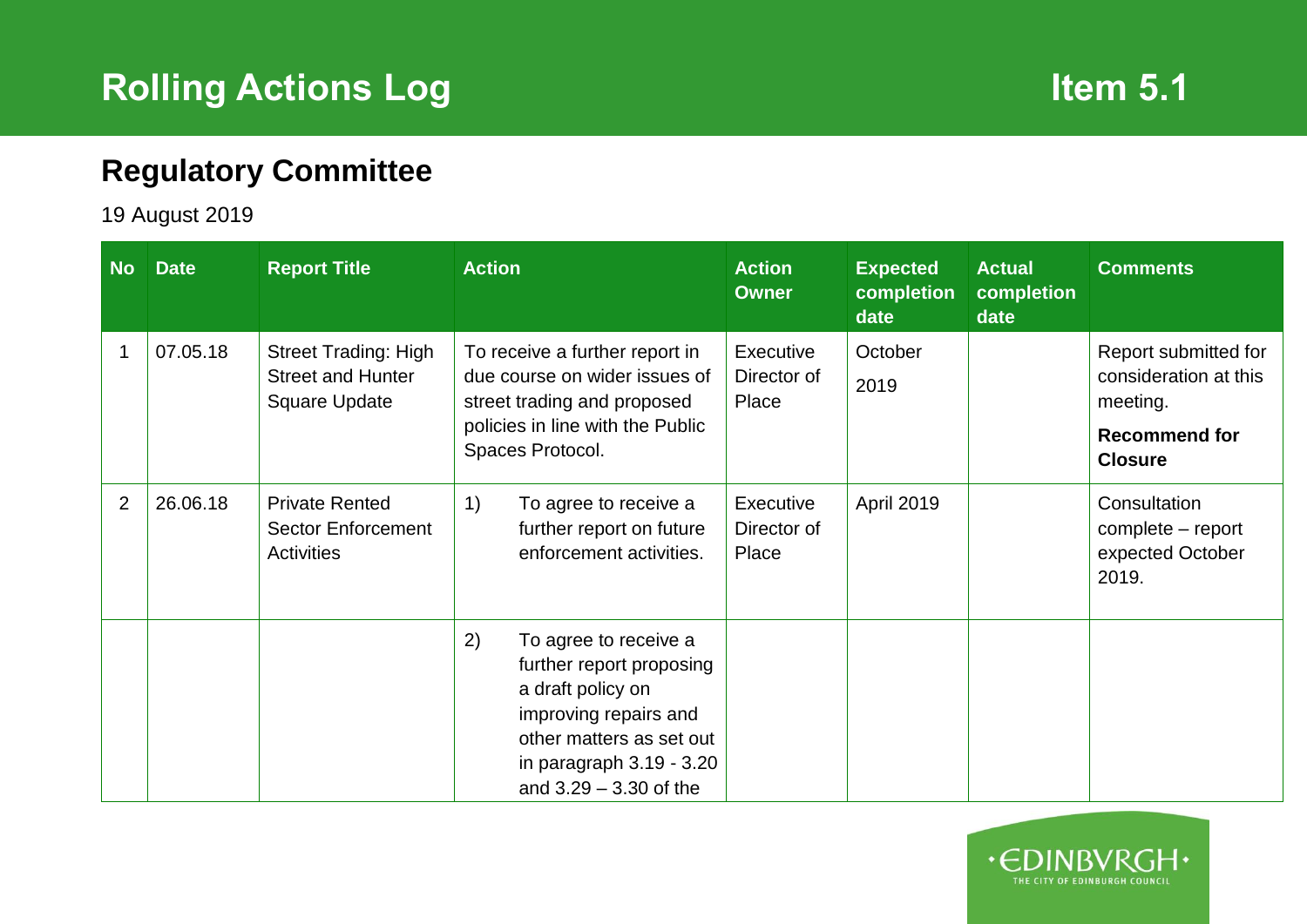| <b>No</b>      | <b>Date</b> | <b>Report Title</b>                                        | <b>Action</b>                                                                                                                                                                                                                                                                                                                                      | <b>Action</b><br><b>Owner</b>            | <b>Expected</b><br>completion<br>date | <b>Actual</b><br>completion<br>date | <b>Comments</b>                                                    |
|----------------|-------------|------------------------------------------------------------|----------------------------------------------------------------------------------------------------------------------------------------------------------------------------------------------------------------------------------------------------------------------------------------------------------------------------------------------------|------------------------------------------|---------------------------------------|-------------------------------------|--------------------------------------------------------------------|
|                |             |                                                            | report by the Executive<br>Director of Place.                                                                                                                                                                                                                                                                                                      |                                          |                                       |                                     |                                                                    |
| 3              | 22.10.18    | Licence Income                                             | 1)<br>To note the report.<br>2)<br>To agree that the<br>content of Appendix 2<br>of the report by the<br><b>Executive Director of</b><br>Place was sufficient<br>and to agree to receive<br>information on the<br>budget and spend on a<br>yearly basis.<br>3)<br>To agree to receive<br>annual reports in a<br>similar format in future<br>years. | <b>Executive</b><br>Director of<br>Place | October<br>2019                       |                                     | Financial information<br>being prepared by<br>Accountants.         |
| $\overline{4}$ | 22.10.18    | Training of Taxi and<br>Private Hire Car<br><b>Drivers</b> | To note the revised timelines<br>for implementation of the taxi<br>and private hire car driver<br>training as follows and to<br>receive an update:<br>new drivers - January 2020<br>existing drivers - March 2020                                                                                                                                  | Executive<br>Director of<br>Place        | January /<br>March 2020               |                                     | Update provided in<br>the Business Bulletin<br>for this committee. |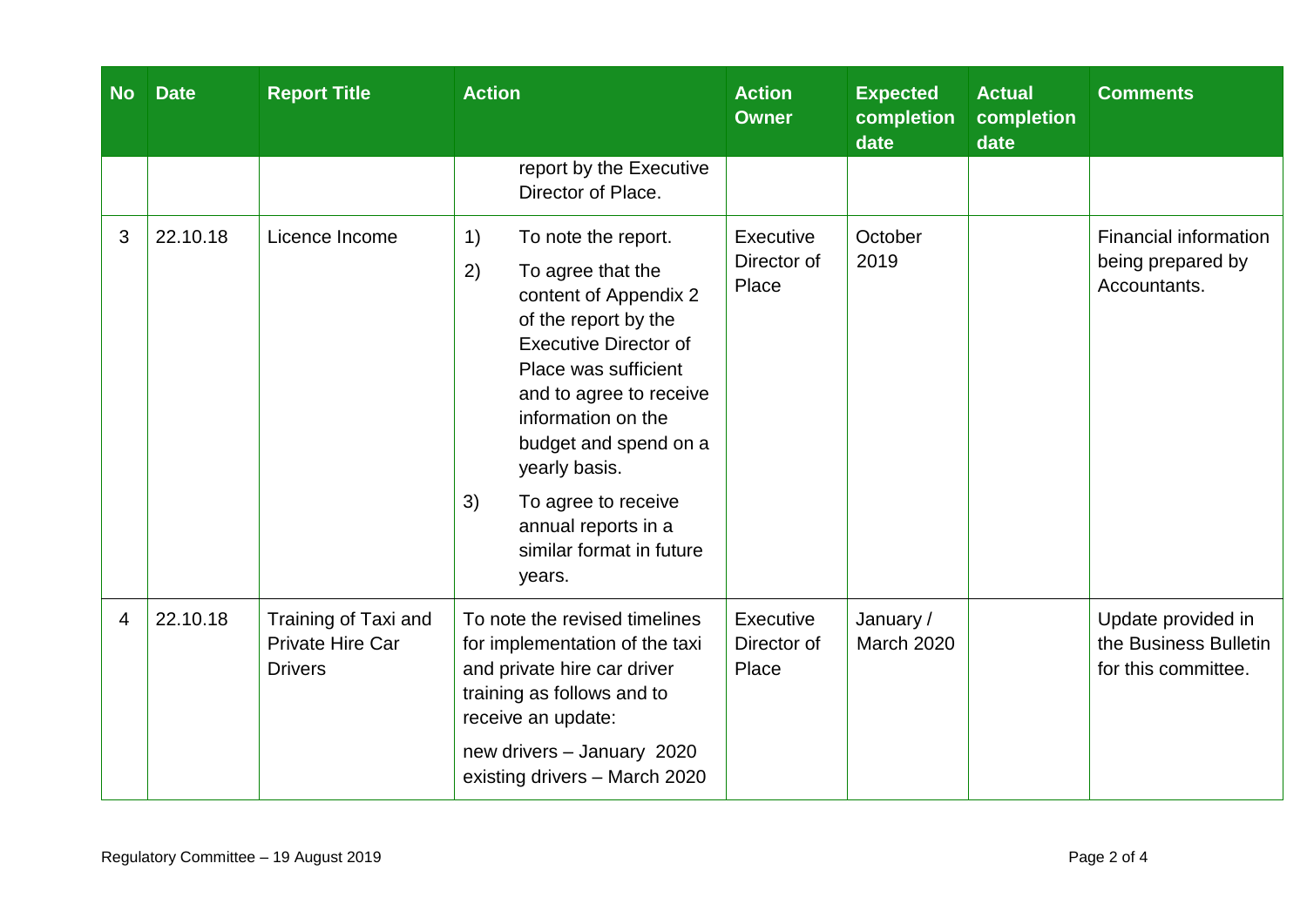| <b>No</b> | <b>Date</b> | <b>Report Title</b>                                        | <b>Action</b>                                                                                                                                                                                                                                   | <b>Action</b><br><b>Owner</b>     | <b>Expected</b><br>completion<br>date | <b>Actual</b><br>completion<br>date | <b>Comments</b>                                                            |
|-----------|-------------|------------------------------------------------------------|-------------------------------------------------------------------------------------------------------------------------------------------------------------------------------------------------------------------------------------------------|-----------------------------------|---------------------------------------|-------------------------------------|----------------------------------------------------------------------------|
|           |             |                                                            |                                                                                                                                                                                                                                                 |                                   |                                       |                                     |                                                                            |
| 5         | 07.01.19    | <b>Taxi Examination</b><br>Centre - Vehicle<br>Inspections | 1)<br>To note the report.<br>2)<br>To support the proposals<br>for improved efficiency<br>and vehicle safety as<br>outlined in paragraphs<br>3.9 to 3.13 of the report.                                                                         | Executive<br>Director of<br>Place | May 2019                              | May 2019                            | <b>Recommended for</b><br>closure - Report<br>considered on 20<br>May 2019 |
|           |             |                                                            | 3)<br>To note that consultation<br>on these proposals with<br>the Hire Car<br><b>Consultation Group</b><br>(HCCG) would<br>commence in early<br>2019, with the final<br>recommendations being<br>reported to the next<br>Committee in May 2019. |                                   |                                       |                                     |                                                                            |
|           |             |                                                            | To ask the Executive<br>4)<br>Director of Place to<br>provide a further report<br>on the issue of missed<br>appointments including<br>measures to address<br>this together with<br>supporting statistical                                       |                                   |                                       |                                     |                                                                            |